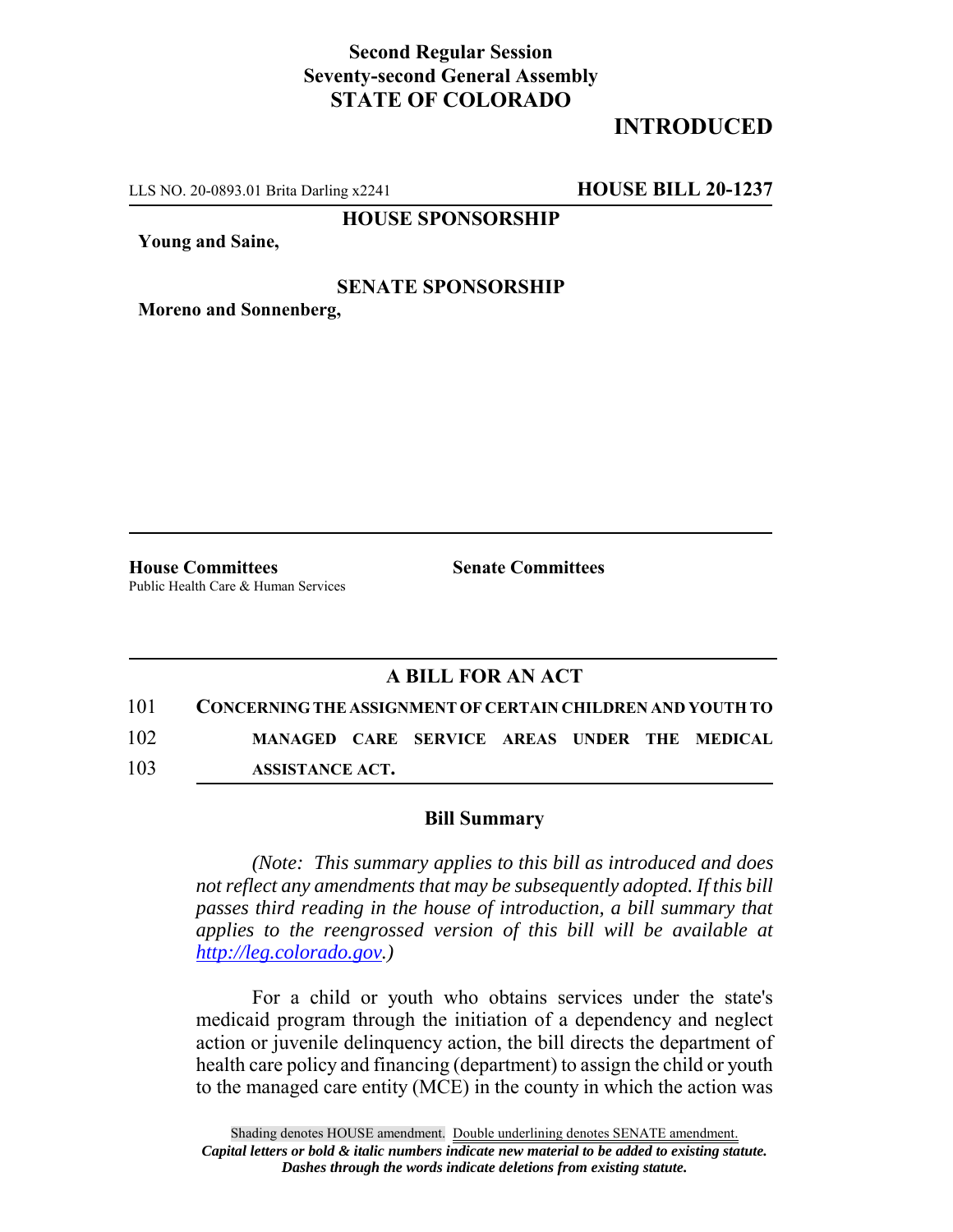initiated. The department shall only change the MCE designation if requested by the county or the child's or youth's legal guardian. If the child or youth obtains services other than through an initiated dependency and neglect action, then reassignment to another MCE may only be requested by the child's or youth's legal guardian.

 *Be it enacted by the General Assembly of the State of Colorado:* **SECTION 1.** In Colorado Revised Statutes, 25.5-5-402, **amend**  $3 \quad (6)$  as follows: **25.5-5-402. Statewide managed care system - definition - rules.** (6) (a) The state department is authorized to assign a medicaid recipient to a particular MCE, consistent with federal requirements and rules promulgated by the state board. (b) FOR A CHILD OR YOUTH WHO OBTAINS ELIGIBILITY FOR SERVICES UNDER THE STATE'S MEDICAID PROGRAM THROUGH A DEPENDENCY AND NEGLECT ACTION INITIATED PURSUANT TO ARTICLE 3 OF TITLE 19 OR A JUVENILE DELINQUENCY ACTION INITIATED PURSUANT TO 12 ARTICLE 2 OF TITLE 19, THE STATE DEPARTMENT SHALL ASSIGN THE CHILD OR YOUTH TO THE MCE COVERING THE COUNTY IN WHICH THE ACTION WAS INITIATED. THE STATE DEPARTMENT SHALL ONLY CHANGE THE ASSIGNMENT IF THE CHANGE IS REQUESTED BY THE COUNTY IN WHICH THE ACTION WAS INITIATED OR BY THE CHILD'S OR YOUTH'S LEGAL GUARDIAN. A CHILD OR YOUTH INVOLVED IN THE CHILD WELFARE SYSTEM FOR WHOM A DEPENDENCY AND NEGLECT ACTION HAS NOT BEEN INITIATED SHALL ONLY HAVE THE MCE ASSIGNMENT CHANGED IF THE CHANGE IS REQUESTED BY THE CHILD'S OR YOUTH'S LEGAL GUARDIAN. **SECTION 2. Safety clause.** The general assembly hereby finds,